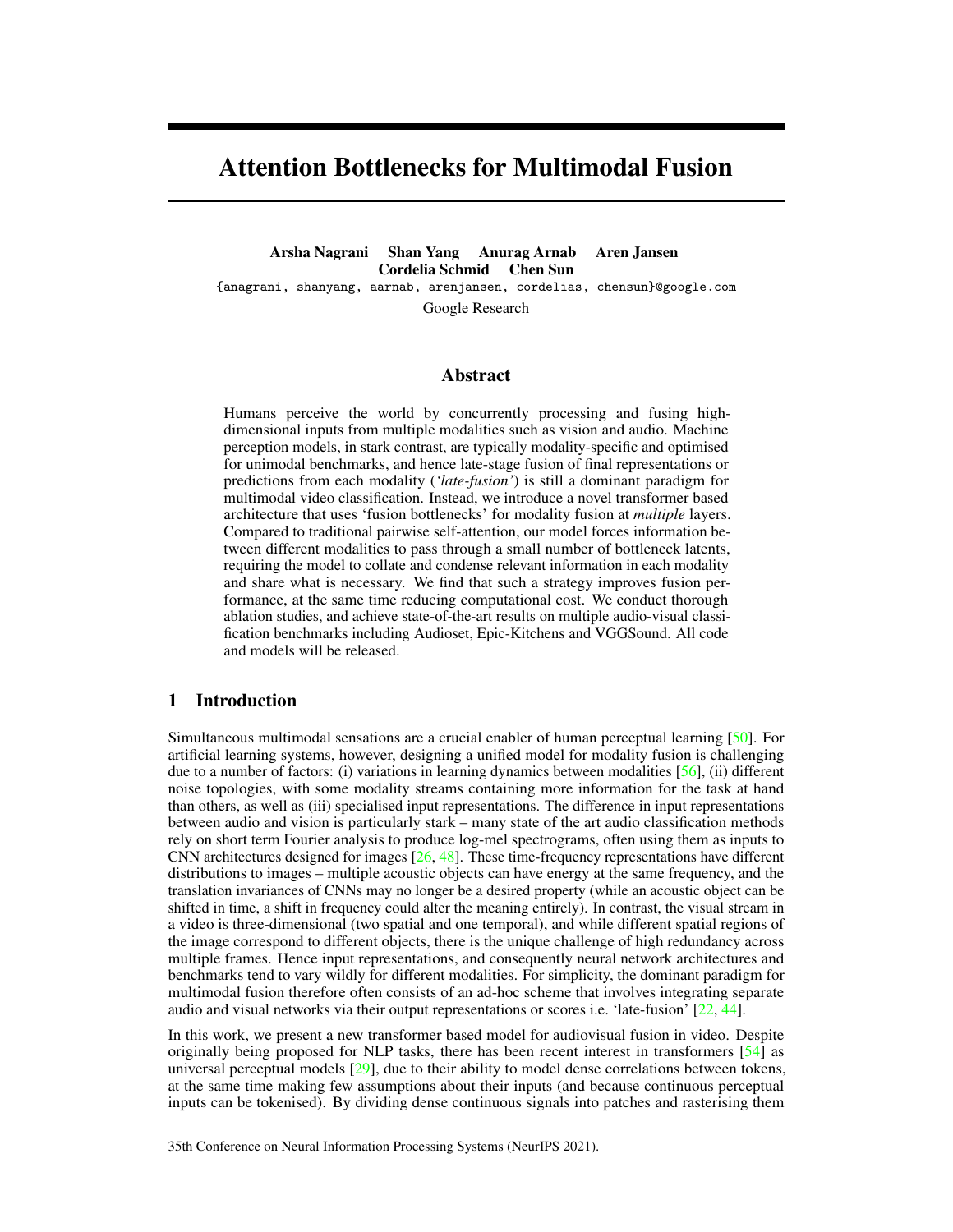<span id="page-1-0"></span>

Figure 1: Cross-modal Fusion. Unlike late fusion (left), where no cross-modal information is exchanged in the model until after the classifier, we investigate two pathways for the exchange of cross-modal information. The first is via standard pairwise self attention across all hidden units in a layer, but applied only to later layers in the model – mid fusion (middle, left). We also propose the use of 'fusion bottlenecks' (middle, right) that restrict attention flow within a layer through tight latent units. Both forms of restriction can be applied in conjunction (Bottleneck Mid Fusion) for optimal performance (right). We show  $B = 2$  bottleneck units and 3 hidden units per modality. Grey boxes indicate tokens that receive attention flow from both audio and video tokens.

to 1D tokens, transformers have been shown to perform competitively for image (ViT  $[16]$ ) and video classification (ViViT  $[6]$ ), and more recently, audio classification (AST  $[23]$ ). Because these models are able to elegantly handle variable length sequences, a natural first extension would be to feed in a sequence of both visual and auditory patches to a transformer, with minimal changes to the architecture. This 'early fusion' model allows free attention flow between different spatial and temporal regions in the image, as well as across frequency and time in the audio spectrogram. While theoretically appealing, we hypothesise that full pairwise attention at all layers of the model is not necessary because audio and visual inputs contain dense, fine-grained information, much of which is redundant. This is particularly the case for *video*, as shown by the performance of 'factorised' versions of [\[6\]](#page-10-1). Such a model would also not scale well to longer videos due to the quadratic complexity of pairwise attention with token sequence length. To mitigate this, we propose two methods to restrict the flow of attention in our model. The first follows from a common paradigm in multimodal learning, which is to restrict cross-modal flow to later layers of the network, allowing early layers to specialise in learning and extracting unimodal patterns. Henceforth this is is referred to as 'mid fusion' (Fig. [1,](#page-1-0) middle left), where the layer at which cross-modal interactions are introduced is called the 'fusion layer'. The two extreme versions of this are 'early fusion' (all layers are cross-modal) and 'late fusion' (all are unimodal) which we compare to as a baselines. Our second idea (and main contribution), is to restrict cross-modal attention flow between tokens *within* a layer. We do this by allowing free attention flow within a modality, but force our model to collate and 'condense' information from each modality before sharing it with the other. The core idea is to introduce a small set of latent *fusion* units that form an 'attention bottleneck', through which cross-modal interactions within a layer must pass. We demonstrate that this 'bottlenecked' version, which we name Multimodal Bottleneck Transformer (*MBT*), outperforms or matches its unrestricted counterpart, but with lower computational cost.

Concretely, we make the following contributions: (i) We propose a new architecture (*MBT*) for audiovisual fusion. Our model restricts the flow of cross-modal information between latent units through tight fusion 'bottlenecks', that force the model to collect and 'condense' the most relevant inputs in each modality (and therefore share only that which is necessary with the other modality). This avoids the quadratic scaling cost of full pairwise attention, and leads to performance gains with less compute; (ii) We apply MBT to image and spectogram patches (Fig. [2\)](#page-2-0), and explore a number of ablations related to the fusion layer, the sampling of inputs and data size; and finally (iii) We set the new state-of-the-art for video classification across a number of popular audio-visual benchmarks, including AudioSet  $[21]$ , Epic-Kitchens100  $[12]$  and VGGSound  $[10]$ . On the Audioset dataset, we outperform the current state of the art by 5.9 mAP (12.7% relative improvement).

# 2 Related work

Audiovisual learning: Audiovisual multimodal learning has a rich history, both before and during the deep learning era [\[47\]](#page-12-4). Given the limited available data and computational resources, early work focused on relatively simple early-stage (e.g. stacking hand-designed features) and late-stage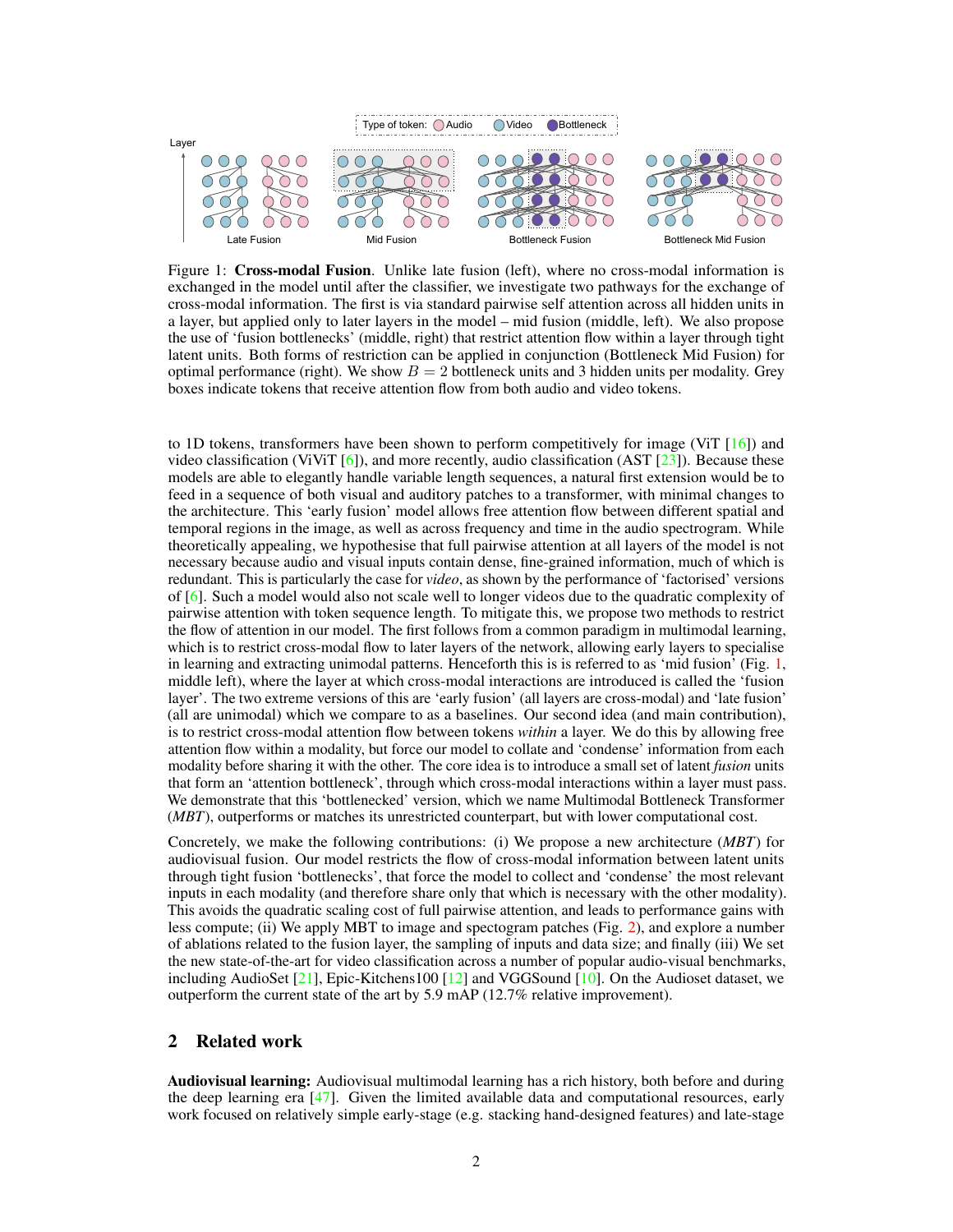<span id="page-2-0"></span>

Figure 2: A Multimodal Fusion Transformer applied to audiovisual inputs. The input sequence consists of image and spectrogram patches. These are then projected into tokens and appended to special CLS (classification) and FSN (fusion bottleneck) tokens. Our transformer encoder then uses self attention to model unimodal information, and restricts cross-modal information flow via cross attention with the bottleneck tokens at multiple layers of the network.

(e.g. score fusion) techniques [\[11\]](#page-10-4). Deep learning has allowed more sophisticated strategies in which modality-specific or joint latents are implicitly learned to mediate the fusion. The result has enabled major advances in a range of downstream supervised audiovisual tasks  $[43, 34, 17]$  $[43, 34, 17]$  $[43, 34, 17]$  $[43, 34, 17]$  $[43, 34, 17]$ . In the supervised setting, multiple modality-specific convolution networks can be jointly trained, whose intermediate activations are then combined by summation [\[32\]](#page-11-6) or via 'lateral connections' [\[57\]](#page-13-1). In the unsupervised setting, audiovisual learning is commonly used to learn good unimodal representations, with a popular pretraining task being to synchronise signals from different modalities via a contrastive loss  $[4, 5, 7, 44, 30, 2, 3]$  $[4, 5, 7, 44, 30, 2, 3]$  $[4, 5, 7, 44, 30, 2, 3]$  $[4, 5, 7, 44, 30, 2, 3]$  $[4, 5, 7, 44, 30, 2, 3]$  $[4, 5, 7, 44, 30, 2, 3]$  $[4, 5, 7, 44, 30, 2, 3]$  $[4, 5, 7, 44, 30, 2, 3]$  $[4, 5, 7, 44, 30, 2, 3]$  $[4, 5, 7, 44, 30, 2, 3]$  $[4, 5, 7, 44, 30, 2, 3]$  $[4, 5, 7, 44, 30, 2, 3]$  $[4, 5, 7, 44, 30, 2, 3]$ , however each modality is usually encoded separately under this setup. Multimodal transformers: The self attention operation of transformers provides a natural mechanism to connect multimodal signals. Multimodal transformers have been applied to various tasks including audio enhancement  $[17, 53]$  $[17, 53]$  $[17, 53]$ , speech recognition  $[24]$ , image segmentation  $[58, 53]$  $[58, 53]$ , crossmodal sequence generation  $[39, 37, 49]$  $[39, 37, 49]$  $[39, 37, 49]$  $[39, 37, 49]$  $[39, 37, 49]$ , image and video retrieval  $[25, 20, 8]$  $[25, 20, 8]$  $[25, 20, 8]$  $[25, 20, 8]$  $[25, 20, 8]$ , visual navigation  $[46]$ and image/video captioning/classification [\[41,](#page-12-11) [52,](#page-12-12) [51,](#page-12-13) [36,](#page-11-11) [28\]](#page-11-12). For many works, the inputs to transformers are the output representations of single modality CNNs  $[35, 20]$  $[35, 20]$  $[35, 20]$  – unlike these works we use transformer blocks throughout, using only a single convolutional layer to rasterise 2D patches. The tokens from different modalities are usually combined directly as inputs to the transformers [\[38\]](#page-12-14),

for example, the recently released Perceiver model [\[29\]](#page-11-2) introduces an iterative attention mechanism which takes concatenated raw multimodal signals as inputs, which corresponds to our 'early fusion' baseline. In contrast, we carefully examine the impact of different modality fusion strategies, including limiting cross-modal attention flow to later layers of our model, and 'channeling' cross-modal connections through bottlenecks in our proposed Multimodal Bottleneck Transformer (MBT).

# 3 Multimodal fusion transformers

In this section we describe our proposed Multimodal Bottleneck Transformer (MBT). We begin by summarising the recently proposed Vision Transformer (ViT) [\[16\]](#page-10-0) and Audio Spectrogram Transformer (AST) [\[23\]](#page-11-3), developed for image and audio classification respectively, in Sec. [3.1.](#page-2-1) We then describe our extension to the audio-visual fusion case. We discuss three different token fusion strategies (Sec. [3.2\)](#page-3-0), and finally discuss the fusion pathway in the entire model (Sec. [3.3\)](#page-4-0), which involves restricting multimodal fusion to certain layers of the model.

## <span id="page-2-1"></span>3.1 The ViT and AST architectures

Vision Transformer (ViT)  $[16]$  (and a recent extension to audio – Audio Spectrogram Transformer (AST) [\[23\]](#page-11-3)) adapts the Transformer architecture [\[54\]](#page-12-3), originally designed for natural language processing, to process 2D inputs with minimal changes. The key insight is to extract  $N$  nonoverlapping patches from the RGB image (or the audio spectrogram),  $x_i \in \mathbb{R}^{h \times w}$ , and convert them into a series of 1D tokens  $z_i \in \mathbb{R}^d$ , as follows:

$$
\mathbf{z} = g(\mathbf{x}; \mathbf{E}, z_{\text{cls}}) = [z_{\text{cls}}, \mathbf{E}x_1, \mathbf{E}x_2, ..., \mathbf{E}x_N] + \mathbf{p}.
$$
 (1)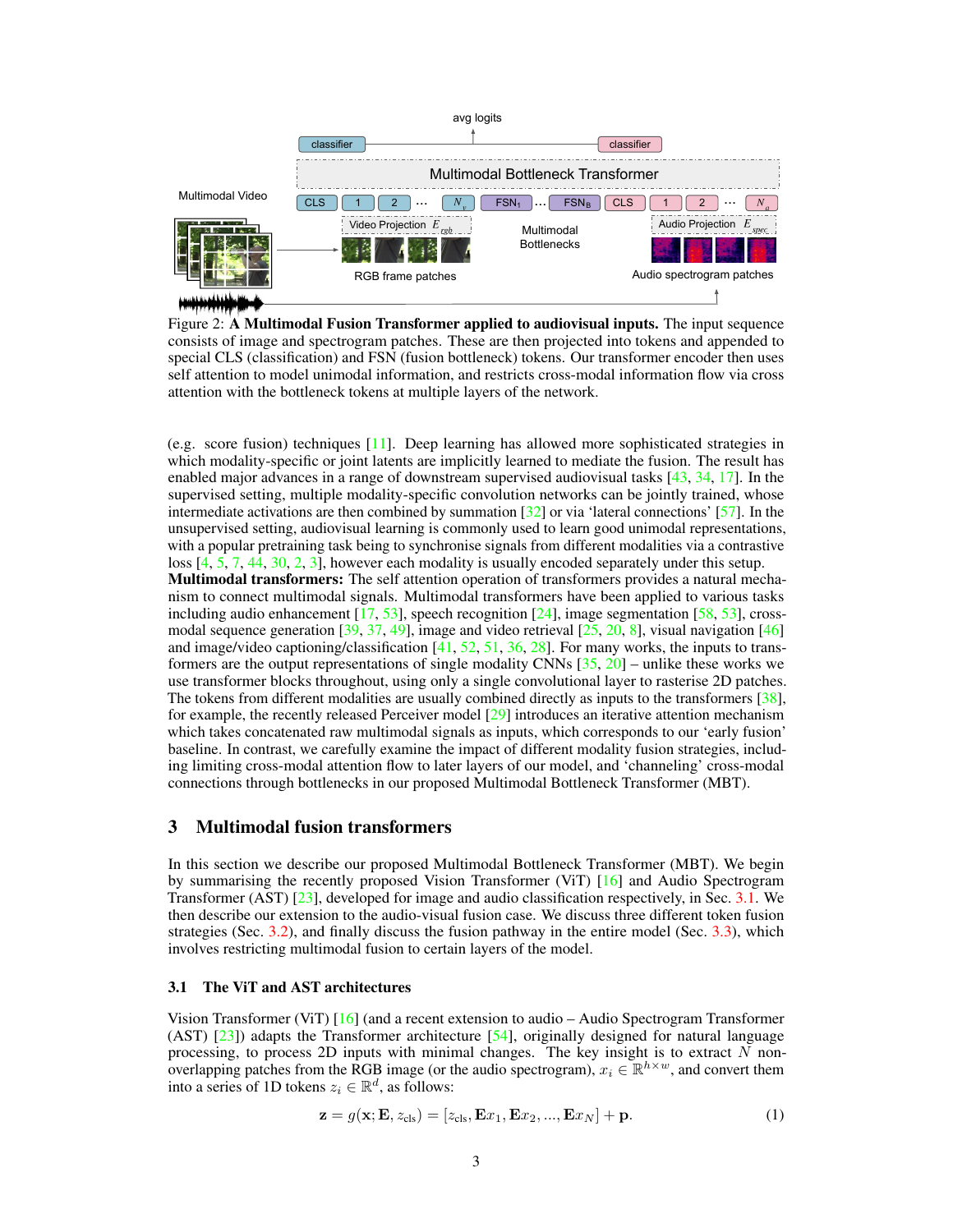Here, **E** is a linear projection mapping each token to  $\mathbb{R}^d$ ,  $z_{cls}$  is a special token prepended to this sequence so that its representation at the final layer can be passed to a classifier for classification tasks [\[15\]](#page-10-12), and  $\mathbf{p} \in \mathbb{R}^{(N+1) \times d}$  is a learned positional embedding added to the tokens to retain positional information (as all subsequent self-attention operations are permutation invariant).

The tokens are then passed through an encoder consisting of a sequence of L transformer layers. Each transformer layer consists of Multi-Headed Self-Attention (MSA), Layer Normalisation (LN) and Multilayer Perceptron (MLP) blocks applied using residual connections. We denote a transformer layer,  $z^{l+1}$  = Transformer $(z^l)$  as

<span id="page-3-1"></span>
$$
\mathbf{y}^l = \text{MSA}(\text{LN}(\mathbf{z}^l)) + \mathbf{z}^l \tag{2}
$$

$$
\mathbf{z}^{l+1} = \text{MLP}(\text{LN}(\mathbf{y}^l)) + \mathbf{y}^l.
$$
 (3)

Here, the MSA operation [\[54\]](#page-12-3) computes dot-product attention [\[54\]](#page-12-3) where the queries, keys and values are all linear projections of the same tensor,  $MSA(X) =$  Attention( $W^Q X$ ,  $W^K X$ ,  $W^V X$ ). We further define Multi-Headed Cross Attention (MCA) between two tensors,  $X$  and  $Y$ , where X forms the query and Y forms the keys and values which are used to reweight the query as  $MCA(X, Y) =$  Attention( $W^{Q}X, W^{K}Y, W^{V}Y$ ). This will be used in our multimodal case, as described next.

## <span id="page-3-0"></span>3.2 Multimodal transformer

We now describe our extension to the multimodal case. We begin by discussing three different token fusion strategies.

#### <span id="page-3-3"></span>3.2.1 Fusion via vanilla self-attention

We begin by describing a 'vanilla' fusion model, which simply consists of the regular transformer applied to multimodal inputs. Our method of tokenising video is straightforward – given a video clip of length  $t$  seconds, we uniformly sample  $F$  RGB frames and convert the audio waveform into a single spectrogram. We then embed each frame and the spectrogram independently following the encoding proposed in ViT  $[16]$ , and concatenate all tokens together into a single sequence.

Formally, if we have extracted a total of  $N_v$  RGB patches from all F sampled frames,  $\mathbf{x}_{rgb} \in \mathbb{R}^{N_v \times d}$ , and  $N_a$  spectrogram patches,  $\mathbf{x}_{\text{spec}} \in \mathbb{R}^{N_a \times d}$ , our sequence of tokens is

 $\mathbf{z} = [\mathbf{z}_{\text{rgb}} || \mathbf{z}_{\text{spec}}]$  where  $\mathbf{z}_{\text{rgb}} = g(\mathbf{x}_{\text{rgb}}, \mathbf{E}_{\text{rgb}}, z_{\text{cls-rgb}})$  and  $\mathbf{z}_{\text{spec}} = g(\mathbf{x}_{\text{spec}}; \mathbf{E}_{\text{spec}}, z_{\text{cls-spec}})$ . (4) Here,  $[\mathbf{z}_{rgb}||\mathbf{z}_{spec}]$  denotes the concatenation of the tokens for each modality. We use different projections  $E_{rgb}$  and  $E_{spec}$  for RGB and spectrogram patches respectively, and prepend a separate classification token for each modality.

Our multimodal encoder then applies a series of transformer layers in the same manner as above. Attention is allowed to flow freely through the network, i.e. each RGB token can attend to all other RGB and spectrogram tokens as follows:  $\mathbf{z}^{l+1} = \text{Transformer}(\mathbf{z}^l; \theta)$  with model parameters  $\theta$ . Here Transformer refers to a standard transformer layer with vanilla self-attention blocks.

#### 3.2.2 Fusion with modality-specific parameters

We can generalise this model by allowing each modality to have its own dedicated parameters  $\theta_{\text{rgb}}$ and  $\theta_{\text{spec}}$ , but still exchange information via the attention mechanism. For this purpose, we define a Cross-Transformer layer:

$$
\mathbf{z}_{\text{rgb}}^{l+1} = \text{Cross-Transformer}(\mathbf{z}_{\text{rgb}}^{l}, \mathbf{z}^{l}; \theta_{\text{rgb}})
$$
\n
$$
\mathbf{z}_{\text{spec}}^{l+1} = \text{Cross-Transformer}(\mathbf{z}_{\text{spec}}^{l}, \mathbf{z}^{l}; \theta_{\text{spec}}),
$$
\n(5)

where the Cross-Transformer employs the generalised cross-attention operation that takes two sets of inputs  $z_1$  and  $z_2$  that are not necessarily overlapping. This layer follows the original transformer layer with the difference being that Eq. [2](#page-3-1) becomes

<span id="page-3-2"></span>
$$
\mathbf{y}^{l} = \text{MCA}(\text{LN}(\mathbf{z}_{1}^{l}), \text{LN}(\mathbf{z}_{2}^{l})) + \mathbf{z}_{1}^{l}.
$$
 (6)

Finally, note that we have explicitly defined the parameters,  $\theta_{\text{rgb}}$  and  $\theta_{\text{spec}}$  of the cross-transformer layers in Eq. [5](#page-3-2) as they are different for each modality. However, when  $\theta_{\text{rgb}}$  and  $\theta_{\text{spec}}$  are equal,  $(\theta_{\text{rgb}} = \theta_{\text{spec}} = \theta)$ , the computation defined in Eq. [5](#page-3-2) is equivalent to Sec. [3.2.1.](#page-3-3)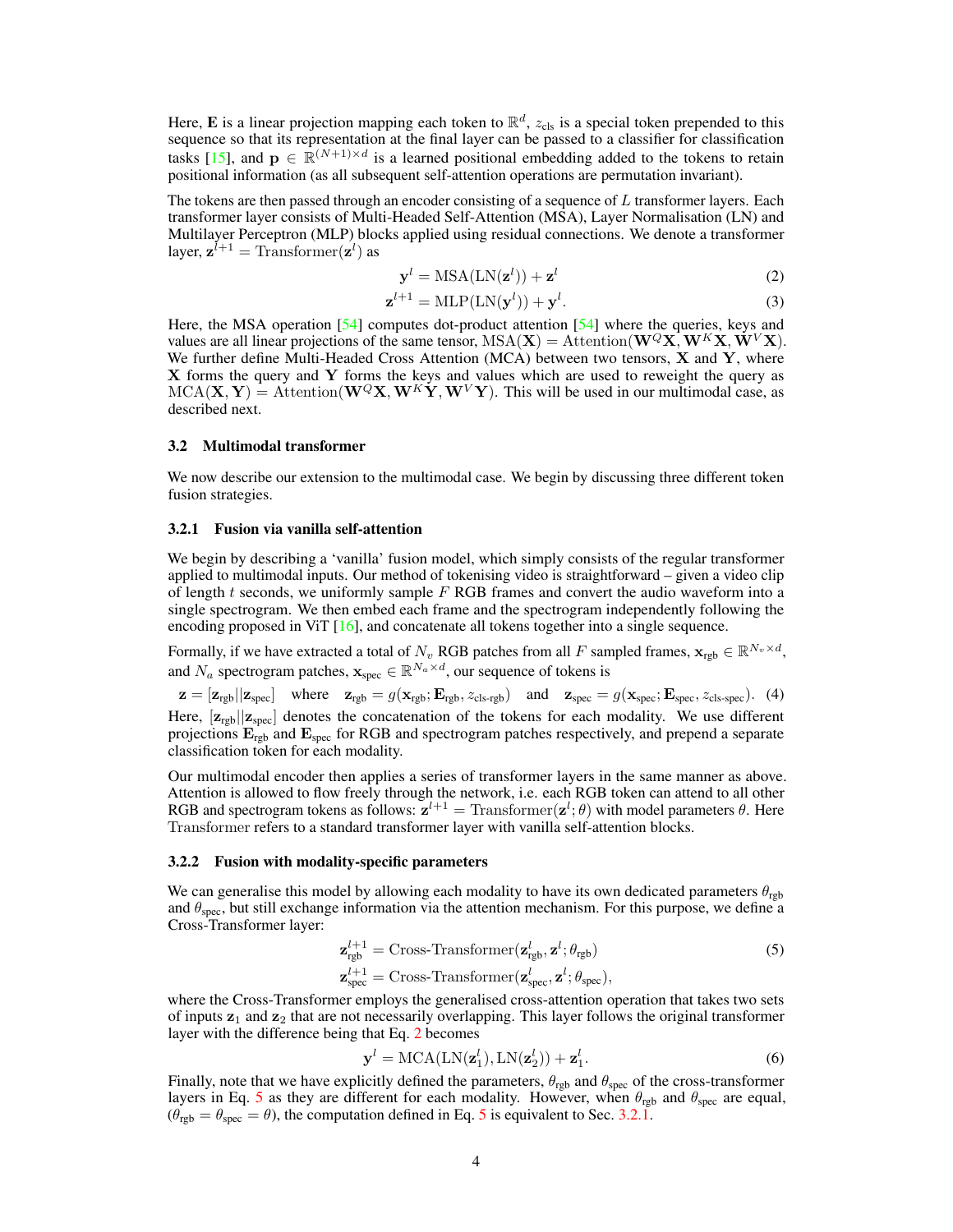#### 3.2.3 Fusion via attention bottlenecks

In order to tame the quadratic complexity of pairwise attention, we next introduce a small set of B fusion bottleneck tokens  $\mathbf{z}_{fsn} = [\bar{z}_{fsn}^1, \bar{z}_{fsn}^2, \dots, \bar{z}_{fsn}^B]$  to our input sequence (see Fig. [2\)](#page-2-0). The input sequence is now

<span id="page-4-2"></span><span id="page-4-1"></span>
$$
\mathbf{z} = [\mathbf{z}_{\text{rgb}} || \mathbf{z}_{\text{fsn}} || \mathbf{z}_{\text{spec}}]. \tag{7}
$$

We then restrict all cross-modal attention flow in our model to be via these bottleneck tokens. More formally for layer *l*, we compute token representations as follows:

$$
[\mathbf{z}_{i}^{l+1}||\hat{\mathbf{z}}_{\text{fsn}_{i}}^{l+1}] = \text{Transformer}([\mathbf{z}_{i}^{l}||\mathbf{z}_{\text{fsn}}^{l}]; \theta_{i})
$$
\n(8)

$$
\mathbf{z}_{\text{fsn}}^{l+1} = \text{Avg}_i(\hat{\mathbf{z}}_{\text{fsn}_i}^{l+1})
$$
\n(9)

Here i indexes each modality, in this case RGB and Spec, and  $z_{\text{rgb}}$  and  $z_{\text{spec}}$  can only exchange information via the bottleneck  $z_{fsn}$  within a transformer layer. We first create modality specific temporary bottleneck fusion tokens  $\hat{\mathbf{z}}_{\text{fsn}_i}$ , which are updated separately and simultaneously with audio and visual information (Equation [8\)](#page-4-1). The final fusion tokens from each cross-modal update are then averaged in Equation [9.](#page-4-2) We also experiment with asymmetric updates for the bottleneck tokens (see appendix) and found performance was robust to this choice. We keep the number of bottleneck tokens in the network to be much smaller than the total number of latent units per modality ( $B \ll N_v$ ) and  $B \ll N_a$ ). Because all cross-modal attention flow must pass through these units, these tight 'fusion' bottlenecks force the model to condense information from each modality and share that which is necessary. As we show in the experiments, this increases or maintains performance for multimodal fusion, at the same time reducing computational complexity. We also note that our formulation is generic to the type and the number of modalities.

#### <span id="page-4-0"></span>3.3 Where to fuse: early, mid and late

The above strategies discuss fusion within a layer, and in most transformer architectures (such as ViT), every layer consists of an identical set of operations. A common paradigm in multimodal learning, however, is to restrict early layers of a network to focus on unimodal processing, and only introduce cross-modal connections at later layers. This is conceptually intuitive if we believe lower layers are involved in processing low level features, while higher layers are focused on learning semantic concepts – low-level visual features such as edges and corners in images might not have a particular sound signature, and therefore might not benefit from early fusion with audio [\[57\]](#page-13-1).

This can be implemented with our model as follows: We initially perform vanilla self-attention among tokens from a single modality for  $L_f$  layers. Thereafter, we concatenate all latent tokens together,  $\mathbf{z}^{L_f} = [\mathbf{z}_{\text{rgb}}^{L_f} || \mathbf{z}_{\text{spec}}^{L_f}]$  and pass them through the remaining  $L - L_f$  layers where the tokens are fused according to Sec. [3.2.](#page-3-0) Here,  $L_f = 0$  corresponds to an 'early-fusion' model,  $L_f = L$  a 'late-fusion' model, and  $0 < L_f < L$  a 'mid-fusion' one. More formally, this can be denoted as

$$
\mathbf{z}_{\text{rgb}}^{l+1} = \text{Transformer}(\mathbf{z}_{\text{rgb}}^{l}; \theta_{\text{rgb}}), \mathbf{z}_{\text{spec}}^{l+1} = \text{Transformer}(\mathbf{z}_{\text{spec}}^{l}; \theta_{\text{spec}}) \quad \text{if } l < L_{f}
$$
\n
$$
\mathbf{z}^{l} = [\mathbf{z}_{\text{rgb}}^{l} || \mathbf{z}_{\text{spec}}^{l}], \quad \mathbf{z}^{l+1} = \text{Multimodal-Transformer}(\mathbf{z}^{l}; \theta_{\text{spec}}, \theta_{\text{rgb}}) \quad \text{otherwise}
$$

where Multimodal-Transformer( $\cdot$ ) can refer to either of the 3 fusion strategies described in Sec [3.2.](#page-3-0)

## 3.4 Classification

For all model variants described above, we pass output representations of the CLS tokens  $z_{\text{cls-rgb}}^L$  and  $z_{\text{cls-spec}}^L$  to the same linear classifier and average the pre-softmax logits.

# 4 Experiments

We apply MBT to the task of video classification. In this section we first describe the datasets used to train and test multimodal fusion and their respective evaluation protocols (Sec.  $4.1$ ), then discuss implementation details (Sec.  $4.2$ ). We then ablate the key design choices in our model (Sec.  $4.3$ ), before finally comparing our model to the state of the art (Sec. [4.4\)](#page-7-0).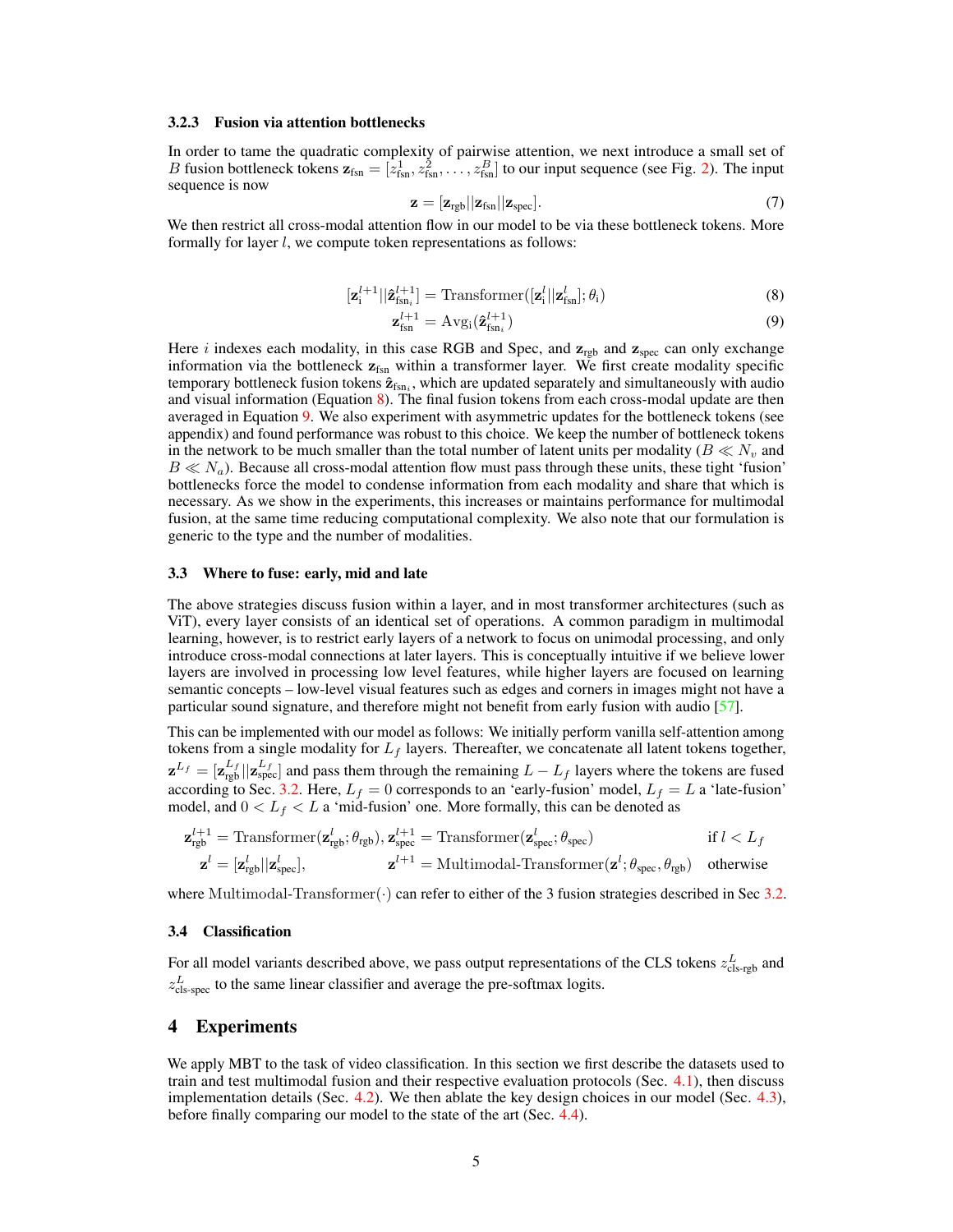#### <span id="page-5-0"></span>4.1 Datasets and evaluation protocol

We experiment with three video classification datasets – AudioSet  $[21]$ , Epic-Kitchens-100  $[12]$  and VGGSound [\[10\]](#page-10-3), described in more detail below. Results on two additional datasets Moments in Time [\[42\]](#page-12-15) and Kinetics [\[31\]](#page-11-14) are provided in the appendix.

AudioSet [\[21\]](#page-11-4) consists of almost 2 million 10-second video clips from YouTube, annotated with 527 classes. Like other YouTube datasets, this is a dynamic dataset (we only use the clips still available online). This gives us 20,361 clips for the balanced train set (henceforth referred to as mini-AudioSet or miniAS) and 18,589 clips for the test set. This test set is exactly the same as recent works we compare to, including Perceiver  $[29]$ . Instead of using the 2M unbalanced training set, we train on a (slightly more) balanced subset consisting of 500K samples (AS-500K). Details are provided in the appendix. Because each sample has multiple labels, we train with a binary cross-entropy (BCE) loss and report mean average precision (mAP) over all classes, following standard practice.

**Epic-Kitchens 100 [\[12\]](#page-10-2)** consists of egocentric videos capturing daily kitchen activities. The dataset consists of 90,000 variable length clips spanning 100 hours. We report results for action recognition following standard protocol  $[12]$  - each action label is a combination of a verb and noun, and we predict both using a single network with two 'heads', both trained with a cross-entropy loss. The top scoring verb and action pair predicted by the network are used, and Top-1 action accuracy is the primary metric. Actions are mainly short-term (average length is 2.6s with minimum length 0.25s). VGGSound [\[10\]](#page-10-3) contains almost 200K video clips of length 10s, annotated with 309 sound classes consisting of human actions, sound-emitting objects and human-object interactions. Unlike AudioSet, the sound source for each clip is 'visually present' in the video. This was ensured during dataset creation through the use of image classifiers. After filtering clips that are no longer available on YouTube, we end up with 172,427 training and 14,448 test clips. We train with a standard crossentropy loss for classification and report Top-1 and Top-5 classification accuracy.

## <span id="page-5-1"></span>4.2 Implementation details

Our backbone architecture follows that of ViT [\[16\]](#page-10-0) identically, specifically we use ViT-Base (ViT-B,  $L = 12$  $L = 12$  $L = 12$ ,  $N_H = 12$ ,  $d = 3072$ <sup>1</sup> initialised from ImageNet-21K [\[14\]](#page-10-13), however we note that our method is agnostic to transformer backbone. Unless otherwise specialised, we use  $B = 4$  bottleneck tokens for all experiments with bottleneck fusion. Bottleneck tokens are initialized using a Gaussian with mean of 0 and standard deviation of 0.02, similar to the positional embeddings in the public ViT  $[16]$  code. We randomly sample clips of t seconds for training. RGB frames for all datasets are extracted at 25 fps. For AudioSet and VGGSound we sample 8 RGB frames over the sampling window of length t with a uniform stride of length  $(t \times 25)/8$ . We extract  $16 \times 16$  patches from each frame of size  $224 \times 224$ , giving us a total of  $8 \times 14 \times 14 = 1568$  patches per video. For Epic-Kitchens (because the segments are shorter), we sample 32 frames with stride 1. Audio for all datasets is sampled at 16kHz and converted to mono channel. Similar to [\[23\]](#page-11-3), we extract log mel spectrograms with a frequency dimension of 128 computed using a 25ms Hamming window with hop length 10ms. This gives us an input of size  $128 \times 100t$  for t seconds of audio. Spectrogram patches are extracted with size  $16 \times 16$ , giving us  $50 \times 8 = 400$  patches for 8 seconds of audio. For images we apply the standard data augmentations used in  $[6]$  (random crop, flip, colour jitter), and for spectrograms we use SpecAugment  $[45]$  with a max time mask length of 192 frames and max frequency mask length of 48 bins following AST [\[23\]](#page-11-3). We set the base learning rate to 0.5 and train for 50 epochs, using Mixup [\[59\]](#page-13-3) with  $\alpha = 0.3$  and stochastic depth regularisation [\[27\]](#page-11-15) with probability  $p = 0.3$ . All models (across datasets) are trained with a batch size of 64, synchronous SGD with momentum of 0.9, and a cosine learning rate schedule with warmup of 2.5 epochs on TPU accelerators using the Scenic library [\[13\]](#page-10-14).

Inference: Following standard practice, we uniformly sample multiple temporal crops from the clip and average per-view logits to obtain the final result. The number of test crops is set to 4.

## <span id="page-5-2"></span>4.3 Ablation analysis

In this section we investigate the impact of the different architectural choices in MBT. Unless otherwise specified, we use the mini-AudioSet split for training and report results on the AudioSet eval split. More ablations on backbone size and pretraining initalisation can be found in the appendix.

<span id="page-5-3"></span> ${}^{1}L$  is the number of transformer layers,  $N_H$  is the number of self-attention heads with hidden dimension d.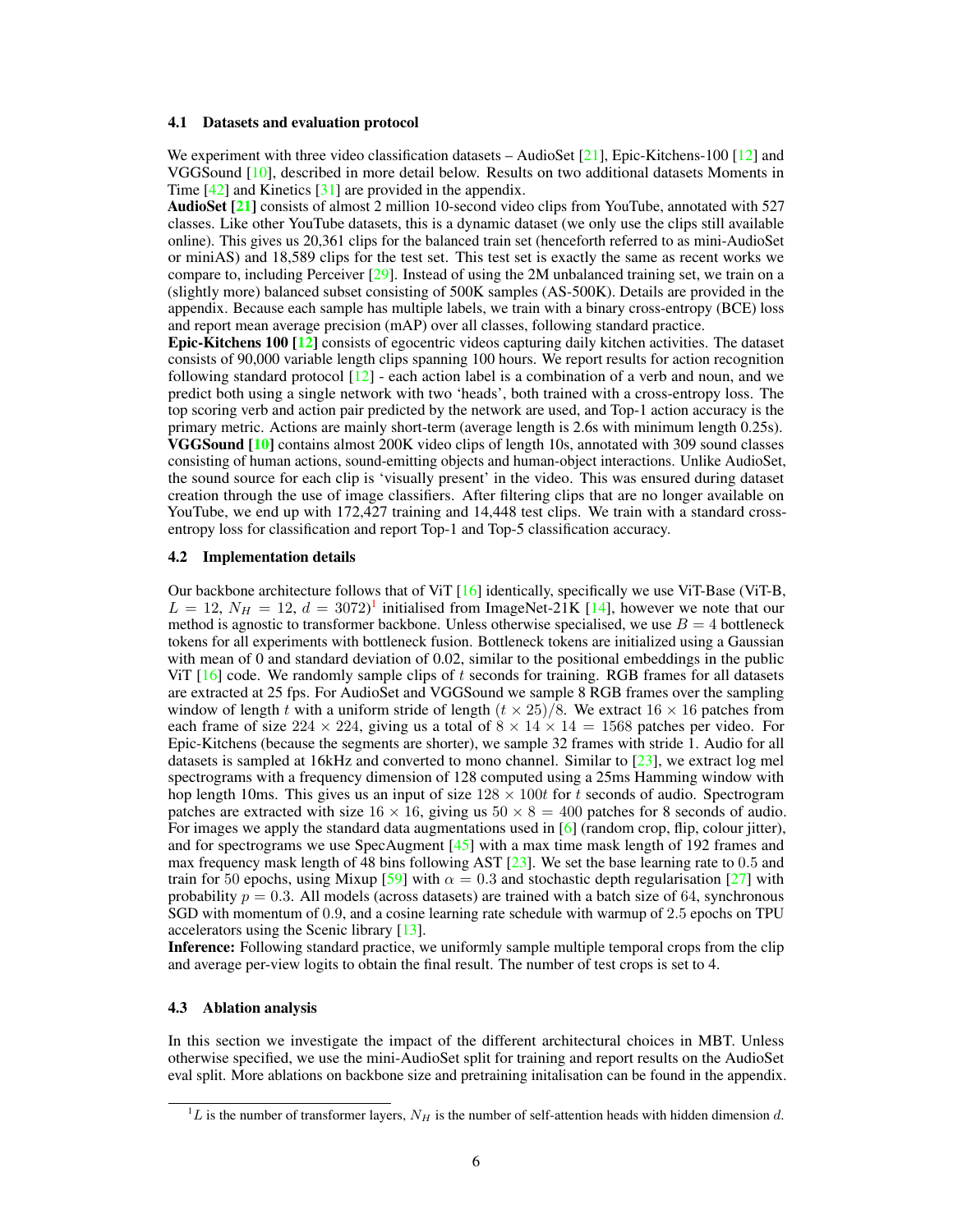#### 4.3.1 Fusion strategies

We implement all the three fusion strategies described in Sec. [3.2:](#page-3-0)

(i) Vanilla self-attention – Unrestricted pairwise attention between all latent units within a layer;

(ii) Vanilla cross-attention with separate weights: Same as above, but we now have separate weights for each modality. The latent units are updated via pairwise attention with all other latent units from both modalities; and finally

(iii) Bottleneck fusion: Here all cross-modal attention must pass through bottleneck fusion latents. Note that these three fusion strategies only describe attention flow between tokens within a layer. For strategies (ii) and (iii), we also conduct experiments showing the impact of restricting cross-modal attention to layers after a fixed fusion layer  $L_f$ . We investigate models with different fusion layers,  $L_f = 0, 2, 4, 6, 8, 10, 12$  $L_f = 0, 2, 4, 6, 8, 10, 12$  $L_f = 0, 2, 4, 6, 8, 10, 12$ , and present the results in Fig. [3.](#page-7-1)<sup>2</sup>

Sharing weights for both modalities: We first investigate the impact of sharing the encoder weights for both modalities (strategy (i) vs (ii)). The results can be found in Fig. 1 in the appendix. When modalities are fused at earlier layers, using separate encoders improves performance. For models with later fusion layers, performance is similar for both models. We hence use separate modality weights for further experiments.

**Fusion layer:** We then investigate the impact of varying the fusion layer  $L_f$ , for the latter two strategies: (ii) Vanilla Cross-Attention and (iii) Bottleneck Fusion. We conduct experiments with  $L_f = 0, 2, 4, 6, 8, 10, 12$ . We fix the input span t to 4s and the number of bottleneck tokens B to 4. We conduct 3 runs for each experiment and report mean and std deviation. As can be seen from Fig. [3](#page-7-1) (left), 'mid fusion' outperforms both early ( $L_f = 0$ ) and late fusion ( $L_f = 12$ ), with optimal performance obtained by using fusion layer  $L_f = 10$  for vanilla cross-attention and  $L_f = 8$  for bottleneck attention. This suggests that the model benefits from restricting cross-modal connections to later layers, allowing earlier layers to specialise to learning unimodal features, however still benefits from multiple layers of cross-modal information flow. In appendix D , we confirm that mid fusion outperforms late fusion across a number of different datasets.

Attention bottlenecks: In Fig. [3,](#page-7-1) we also examine the effect of bottleneck attention vs vanilla cross-attention for multimodal fusion. We find that for all values of  $L_f$  restricting flow to bottlenecks improves or maintains performance, with improvements more prominent at lower values of  $L_f$ . At  $L_f = 10$ , both perform similarly, note that at this stage we only have 3 fusion layers in the model. Our best performing model uses attention bottlenecks with  $L_f = 8$ , and we fix this for all further experiments. We also compare the amount of computation, measured in GFLOPs, for both fusion strategies (Fig. [3,](#page-7-1) right). Using a small number of bottleneck tokens (in our experiments  $B = 4$ ) adds negligible extra computation over a late fusion model, with computation remaining largely constant with varying fusion layer  $L_f$ . This is in contrast to vanilla cross-fusion, which has a non-negligible computational cost for every layer it is applied to. We note that for early fusion ( $L_f = 0$ ), bottleneck fusion outperforms vanilla cross-attention by over 2 mAP, with less than half the computational cost. **Number of bottleneck tokens** B: We experiment with  $B = 4, 36, 64, 256$  and 1024, and find that performance is relatively consistent (all within 0.5 mAP). We hence fix the number of tokens to  $B = 4$  for all experiments. It is interesting that with such a small number of cross-modal connections through only 4 hidden units ( $B = 4$ ) at each cross-modal layer, we get large performance gains over late fusion (Fig. [3\)](#page-7-1), highlighting the importance of allowing cross-modal information to flow at multiple layers of the model.

## 4.3.2 Input sampling and dataset size

In this section we investigate the impact of different modality sampling strategies. We also compare to single modality baselines – the visual-only and audio-only baselines consist of a vanilla transformer model applied to only the RGB or spectrogram patches respectively.

Sampling window size t: An advantage of our transformer based model is that we can easily input variable length token sequences. We experiment with varying the sampling window  $t$  with the following values  $t = 2, 4, 6$  and 8 seconds (note that all videos in AudioSet are 10s), and show results in Fig.  $\overline{4}^3$  $\overline{4}^3$  $\overline{4}^3$  $\overline{4}^3$ . At inference, we uniformly sample multiple windows covering the entire video. While the number of spectrogram patches  $N_a$  changes with t, we keep the number of RGB patches  $N_v$ 

<span id="page-6-0"></span><sup>&</sup>lt;sup>2</sup>Note that  $L_f = 12$  refers to late fusion, where logits are only aggregated after the classifiers, and neither fusion strategy (ii) nor (iii) is applied, but we show results on the same plot for convenience.

<span id="page-6-1"></span><sup>3</sup>Averaged over 3 runs. Because error bars are small in the plot we also provide them in Table 3 in the appendix.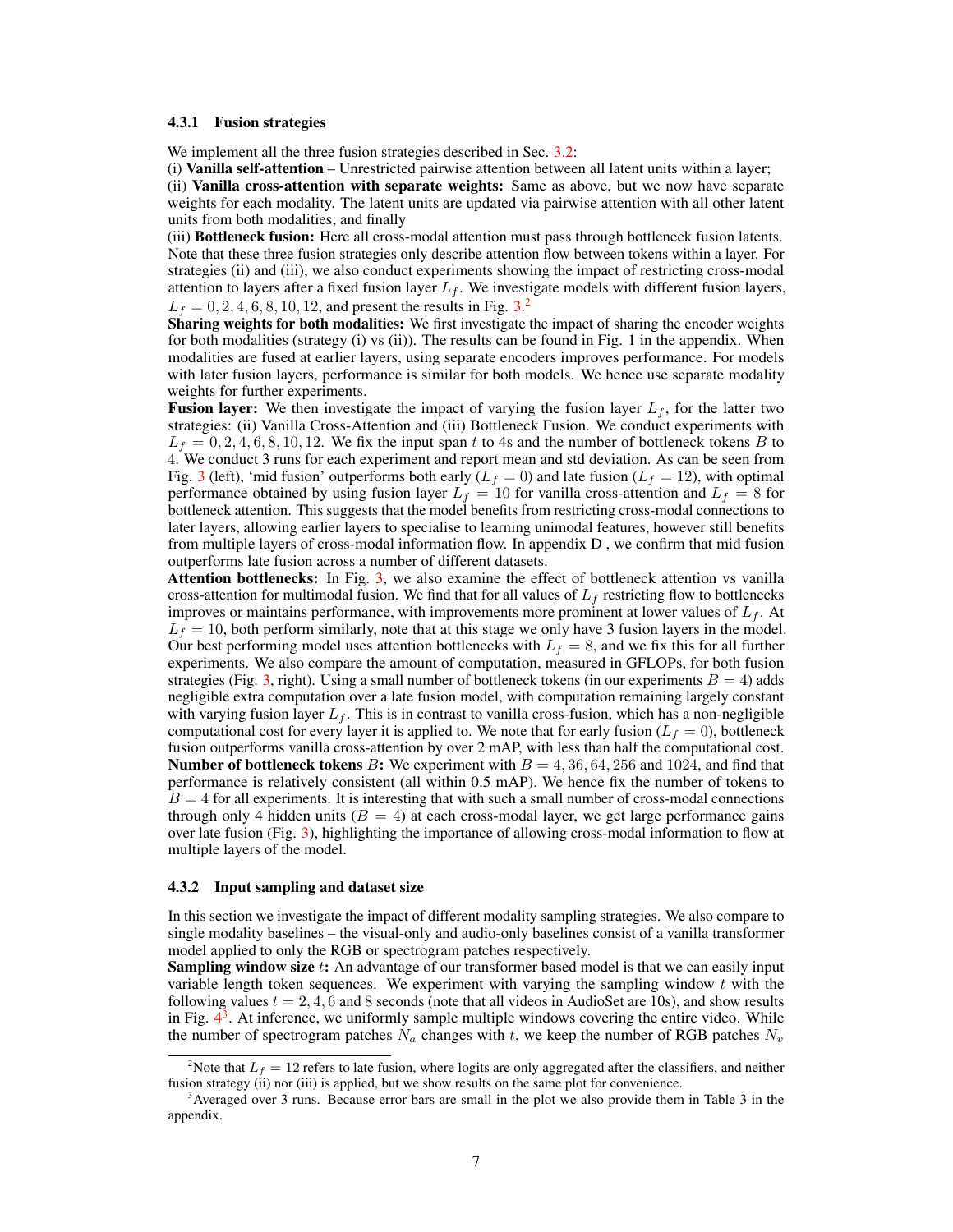<span id="page-7-1"></span>

Figure 3: The impact of using attention bottlenecks for fusion on performance (left) and compute (right) at different fusion layers  $L_f$  on AudioSet, using clip span  $t = 4$  and  $B = 4$  bottleneck tokens. Attention bottlenecks improve performance at lower computational cost.

<span id="page-7-2"></span>

Figure 4: The effect of varying input clip span  $t$  Figure 5: The effect of training data size on the on the AudioSet test set.

AudioSet test set.

fixed by changing the stride of frames (to avoid running out of memory). Our results indicate that the performance of both the audio and audio-visual fusion model increases with input span, however the performance of the visual-only model slightly decreases (we hypothesize that this is due to the increased fixed stride, meaning fewer frames are randomly sampled during training). We fix  $t = 8s$ in all further experiments.

Synchronous vs asynchronous sampling: Given that auditory and visual events may not always be perfected aligned in videos [\[32\]](#page-11-6), we also investigate asynchronous sampling of different modalities. Here input windows are sampled independently from the entire video clip for each modality. Results are provided in Fig. 2 in the appendix. We find performance to be largely robust to either case, and so for simplicity we use synchronised sampling for all further experiments.

**Modality MixUp:** While applying Mixup regularization [\[59\]](#page-13-3) to training, we note that there are two different ways to apply it for multimodal inputs – the standard approach is to sample one set of mixup weights from a Beta distribution using the parameter  $\alpha$ , and use it to generate all virtual modality-label pairs [\[59\]](#page-13-3). We also explore a modified version which we call *modality mixup*, which samples an independent weight for each modality. Modality mixup imposes stronger augmentation than standard mixup, leading to a slight improvement (42.6 mAP to 43.9 mAP) on AudioSet.

Impact of dataset size: We show the impact of varying the number of training samples in Fig. [5,](#page-7-2) and find a monotonic increase with dataset size (more steeply for audio-only than visual-only).

#### <span id="page-7-0"></span>4.4 Results

Comparison to single modality performance: We compare MBT to visual-only and audio-only baselines on AudioSet (Table [1\)](#page-8-0), Epic-Kitchens (Table [2\)](#page-8-1) and VGGSound (Table [3\)](#page-8-2). Note we use the best parameters obtained via the ablations above, i.e. bottleneck fusion with  $t = 8$ ,  $B = 4$ ,  $F<sub>l</sub> = 8$ and modality mixup. For all datasets, multimodal fusion outperforms the higher-performing single modality baseline, demonstrating the value of complementary information. The relative importance of modalities for the classification labels varies (audio-only has higher relative performance for AudioSet and lower for Epic-Kitchens, while both audio and visual baselines are equally strong for VGGSound). This is (unsurprisingly) largely a function of the dataset annotation procedure and positions VGGSound as a uniquely suitable dataset for fusion. We also show that audio-visual fusion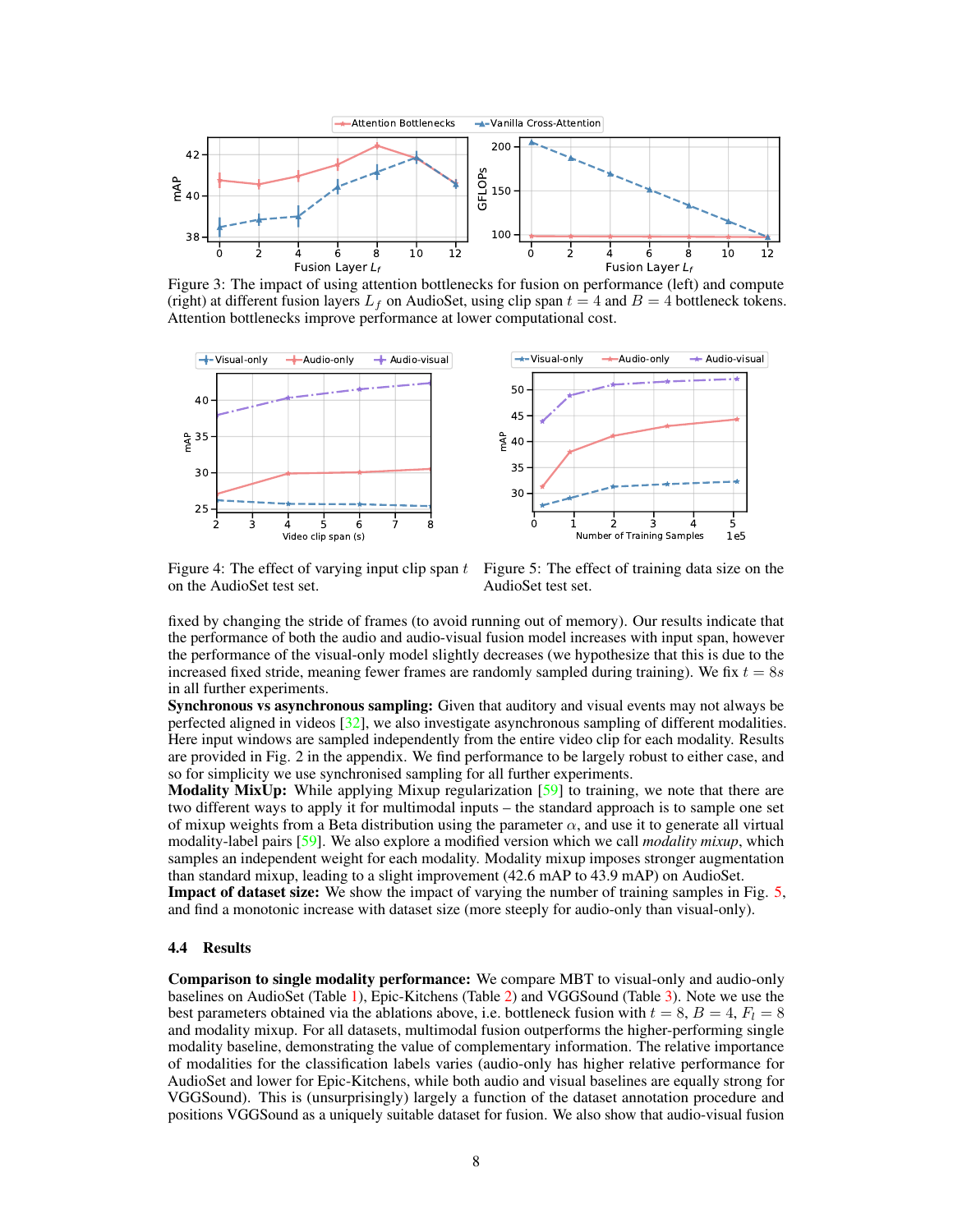<span id="page-8-0"></span>

| Model                  | Training Set A only |      | V only | AV Fusion |
|------------------------|---------------------|------|--------|-----------|
| GBlend $[56]$          | MiniAS              | 29.1 | 22.1   | 37.8      |
| GBlend $[56]$          | FullAS-2M           | 32.4 | 18.8   | 41.8      |
| Attn Audio-Visual [18] | FullAS-2M           | 38.4 | 25.7   | 46.2      |
| Perceiver [29]         | FullAS-2M           | 38.4 | 25.8   | 44.2      |
| <b>MBT</b>             | MiniAS              | 31.3 | 27.7   | 43.9      |
| <b>MBT</b>             | $AS-500K$           | 44.3 | 32.3   | 52.1      |

<span id="page-8-1"></span>Table 1: **Comparison to SOTA on AudioSet [\[21\]](#page-11-4).** We report mean average precision (mAP). We outperform works that train on the full Audioset (2M samples), while we train on only 500K samples.

| Model                           | Modalities | Verb | Noun                                    | Action |
|---------------------------------|------------|------|-----------------------------------------|--------|
| Damen et al. [12]               | A          | 42.1 | 21.5                                    | 14.8   |
| AudioSlowFast [33] <sup>†</sup> | A          | 46.5 | 22.78                                   | 15.4   |
| <b>TSN</b> [55]                 | V, F       | 60.2 | 46.0                                    | 33.2   |
| <b>TRN</b> [60]                 | V, F       | 65.9 | 45.4                                    | 35.3   |
| <b>TBN</b> [32]                 | A, V, F    | 66.0 | 47.2                                    | 36.7   |
| <b>TSM [40]</b>                 | V. F       | 67.9 | 49.0                                    | 38.3   |
| SlowFast $[19]$                 | V          | 65.6 | 50.0                                    | 38.5   |
| <b>MBT</b>                      | A          | 44.3 | $\overline{2}\overline{2}.\overline{4}$ | 13.0   |
| <b>MBT</b>                      | V          | 62.0 | 56.4                                    | 40.7   |
| <b>MBT</b>                      | A. V       | 64.8 | 58.0                                    | 43.4   |

Table 2: Comparison to SOTA on EpicKitchens-100 [\[12\]](#page-10-2). Modalities are A: Audio, V: Visual, F: Optical flow. †Uses pretraining on VGGSound.

provides slight performance gains for traditionally video only datasets such as Kinetics and Moments in Time (details provided in Appendix C ). We also examine per-class performance on the Audioset dataset (Figures 3 and 4 in the Appendix), and find that for the top 60 classes (ranked by overall performance), audio-visual fusion improves performance over audio only or visual only for almost all (57 out of 60) classes, except for 'bagpiping', 'emergency vehicle' and 'didgeridoo' which have strong audio signatures. For classes such as 'bicycle' and 'shuffling cards' where audio signals are weaker, fusion improves over the audio-only baseline by over 60% in absolute AP.

Comparison to state of the art: We compare MBT to previous fusion methods on AudioSet in Table [1.](#page-8-0) We outperform all previous works on fusion (even though we only train on a quarter of the training set – 500K samples), including the recently introduced Perceiver [\[29\]](#page-11-2) which uses early fusion followed by multiple self attention layers, and Attn Audio-Visual [\[18\]](#page-11-16) which uses self-attention fusion on top of individual modality CNNs. We compare to previous video classification methods on Epic-Kitchens in Table [2,](#page-8-1) and note that our model outperforms all previous works that use vision only, as well as TBN [\[32\]](#page-11-6) which uses three modalities - RGB, audio and optical flow. Given VGGSound is

<span id="page-8-2"></span>

| Model                                                  | Modalities | Top-1 Acc | Top-5 Acc |
|--------------------------------------------------------|------------|-----------|-----------|
| Chen et al $\ddagger$ [10]                             |            | 48.8      | 76.5      |
| AudioSlowFast <sup><math>\frac{1}{2}</math></sup> [33] | А          | 50.1      | 77.9      |
| <b>MBT</b>                                             |            | 52.3      | 78.1      |
| <b>MBT</b>                                             |            | 51.2      | 72.6      |
| MBT                                                    | A.V        | 64.1      | 85.6      |

Table 3: Comparison to the state of the art on VGGSound [\[10\]](#page-10-3). Modalities are A: Audio, V: Visual, F: Optical flow. ‡ We calculate metrics on our test set for a fair comparison using the scores provided by the authors.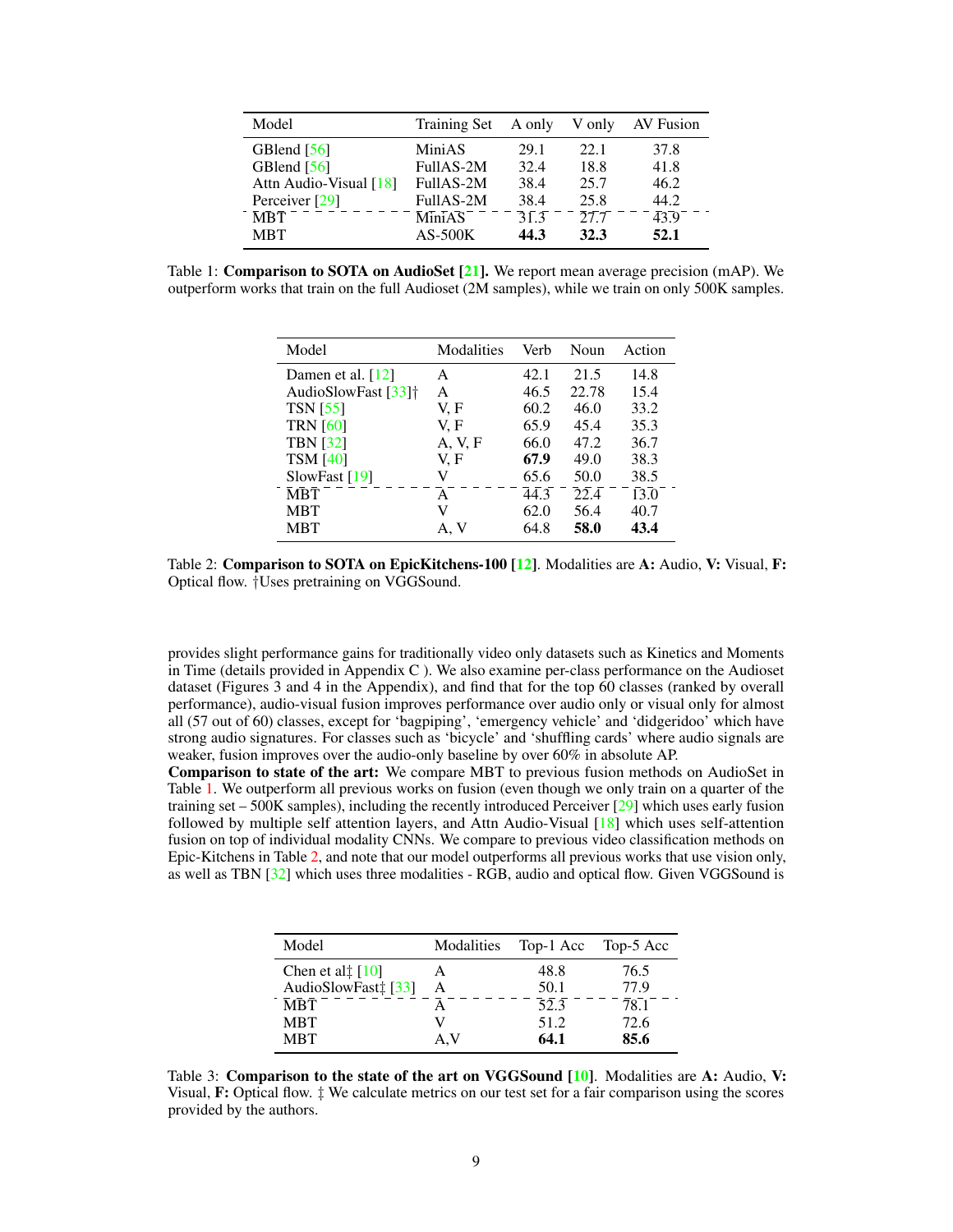<span id="page-9-1"></span>

Figure 6: **Attention Maps.** We compute maps of the attention from the output CLS tokens to the RGB image input space for a vanilla self-attention model and MBT on the Audioset test set. For each video clip, we show the original middle frame on the left with the ground truth labels overlayed at the bottom. The attention is particularly focused on sound source regions in the video that contain motion, eg. the fingertips on the piano, the hands on the string instrument, faces of humans. The bottlenecks in MBT further force the attention to be localised to smaller regions of the images (i.e the mouth of the baby on the top left and the mouth of the woman singing on the bottom right).

a relatively new dataset, we compare to two existing audio-only works<sup>[4](#page-9-0)</sup> (Table [3\)](#page-8-2), and set the first audiovisual benchmark (that we are aware of) on this dataset.

Visualisation of attention maps Finally, we compute maps of the attention from the output CLS tokens to the RGB image input space using Attention Rollout [\[1\]](#page-10-15). Results on test images for both a vanilla fusion model and MBT trained on Audioset-mini (fusion layer  $L_f = 8$ ) are shown in Figure [6.](#page-9-1) We show the attention maps summed over all the frames in the video clip. We note that first, the model focuses on semantically salient regions in the video for audio classification, particularly regions where there is motion that creates or modifies sound, i.e. the mouth of humans making sounds, fingertips on a piano, hands and instruments. This is unlike state of the art sound source localisation techniques trained with images [\[9\]](#page-10-16), which tend to highlight the entire object. We further note that the attention maps for MBT are more localised to these regions, showing that the tight bottlenecks do force the model to focus only on the image patches that are actually relevant for the audio classification task and which benefit from early fusion with audio.

# 5 Conclusion

We propose a new transformer architecture (*MBT*) for audiovisual fusion, and explore a number of different fusion strategies using cross-attention between latent tokens. We propose a novel strategy to restrict cross-modal attention via a small set of fusion 'bottlenecks', and demonstrate that this improves performance over vanilla cross-attention at lower computational cost, achieving state of the art results on a number of benchmarks. Future work will involve extending MBT to other modalities such as text and optical flow.

Limitations: The fusion layer is a hyperparameter and may need to be tuned specifically for different tasks and datasets. We also only explore fully supervised fusion, and future work will tackle extensions to a self-supervised learning framework.

Broader impact: Multimodal fusion strategies are important for machine learning, as fusing complementary information from different modalities can increase robustness when applied to real world applications. We also note that transformers are in general compute-heavy, which can have adverse environmental effects. We propose a token fusion method via bottlenecks that helps reduce computational complexity when applying transformers for multimodal fusion. Finally, we observe that training datasets contain biases that may render models trained on them unsuitable for certain applications. It is thus possible that people use classification models (intentionally or not) to make decisions that impact different groups in society differently, and it is important to keep this in mind

<span id="page-9-0"></span><sup>&</sup>lt;sup>4</sup>To fairly compare to these works, we obtain the scores on the full VGGSound test set from the authors, and compute accuracy metrics on our slightly smaller test set as described in Sec. [4.1.](#page-5-0)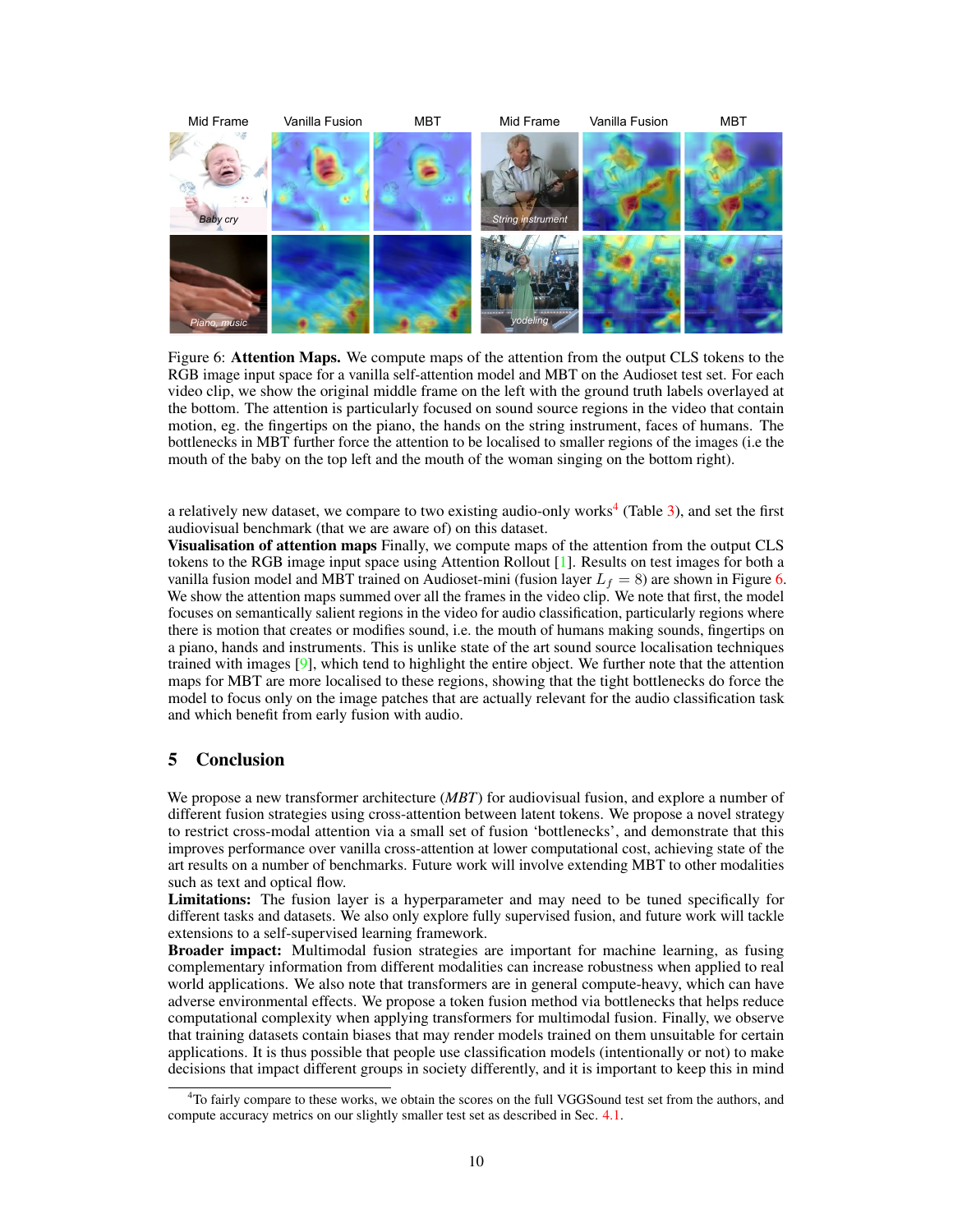when deploying, analysing and building upon these models.

Acknowledgements: We would like to thank Joao Carreira for helpful discussions on the Perceiver [\[29\]](#page-11-2).

## References

- <span id="page-10-15"></span>[1] Samira Abnar and Willem Zuidema. Quantifying attention flow in transformers. *arXiv preprint arXiv:2005.00928*, 2020.
- <span id="page-10-9"></span>[2] Hassan Akbari, Linagzhe Yuan, Rui Qian, Wei-Hong Chuang, Shih-Fu Chang, Yin Cui, and Boqing Gong. Vatt: Transformers for multimodal self-supervised learning from raw video, audio and text. *NeurIPS*, 2021.
- <span id="page-10-10"></span>[3] Jean-Baptiste Alayrac, Adrià Recasens, Rosalia Schneider, Relja Arandjelovic, Jason Ramapu- ´ ram, Jeffrey De Fauw, Lucas Smaira, Sander Dieleman, and Andrew Zisserman. Self-supervised multimodal versatile networks. In *NeurIPS*, 2020.
- <span id="page-10-6"></span>[4] Relja Arandjelovic and Andrew Zisserman. Look, listen and learn. In *ICCV*, 2017.
- <span id="page-10-7"></span>[5] Relja Arandjelovic and Andrew Zisserman. Objects that sound. In *ECCV*, 2018.
- <span id="page-10-1"></span>[6] Anurag Arnab, Mostafa Dehghani, Georg Heigold, Chen Sun, Mario Lučić, and Cordelia Schmid. Vivit: A video vision transformer. *ICCV*, 2021.
- <span id="page-10-8"></span>[7] Yusuf Aytar, Carl Vondrick, and Antonio Torralba. Soundnet: Learning sound representations from unlabeled video. In *NeurIPS*, 2016.
- <span id="page-10-11"></span>[8] Max Bain, Arsha Nagrani, Gül Varol, and Andrew Zisserman. Frozen in time: A joint video and image encoder for end-to-end retrieval. *ICCV*, 2021.
- <span id="page-10-16"></span>[9] Honglie Chen, Weidi Xie, Triantafyllos Afouras, Arsha Nagrani, Andrea Vedaldi, and Andrew Zisserman. Localizing visual sounds the hard way. In *CVPR*, 2021.
- <span id="page-10-3"></span>[10] Honglie Chen, Weidi Xie, Andrea Vedaldi, and Andrew Zisserman. VGGSound: A large-scale audio-visual dataset. In *ICASSP*, 2020.
- <span id="page-10-4"></span>[11] Tsuhan Chen and Ram R Rao. Audio-visual integration in multimodal communication. *Proceedings of the IEEE*, 86(5):837–852, 1998.
- <span id="page-10-2"></span>[12] Dima Damen, Hazel Doughty, Giovanni Maria Farinella, Antonino Furnari, Evangelos Kazakos, Jian Ma, Davide Moltisanti, Jonathan Munro, Toby Perrett, Will Price, et al. Rescaling egocentric vision. *arXiv preprint arXiv:2006.13256*, 2020.
- <span id="page-10-14"></span>[13] Mostafa Dehghani, Alexey Gritsenko, Anurag Arnab, Matthias Minderer, and Yi Tay. Scenic: A JAX library for computer vision research and beyond. *arXiv preprint arXiv:2110.11403*, 2021.
- <span id="page-10-13"></span>[14] Jia Deng, Wei Dong, Richard Socher, Li-Jia Li, Kai Li, and Li Fei-Fei. Imagenet: A large-scale hierarchical image database. In *CVPR*, pages 248–255. Ieee, 2009.
- <span id="page-10-12"></span>[15] Jacob Devlin, Ming-Wei Chang, Kenton Lee, and Kristina Toutanova. Bert: Pre-training of deep bidirectional transformers for language understanding. In *NAACL*, 2019.
- <span id="page-10-0"></span>[16] Alexey Dosovitskiy, Lucas Beyer, Alexander Kolesnikov, Dirk Weissenborn, Xiaohua Zhai, Thomas Unterthiner, Mostafa Dehghani, Matthias Minderer, Georg Heigold, Sylvain Gelly, et al. An image is worth 16x16 words: Transformers for image recognition at scale. *arXiv preprint arXiv:2010.11929*, 2020.
- <span id="page-10-5"></span>[17] Ariel Ephrat, Inbar Mosseri, Oran Lang, Tali Dekel, Kevin Wilson, Avinatan Hassidim, William T Freeman, and Michael Rubinstein. Looking to listen at the cocktail party: a speaker-independent audio-visual model for speech separation. *ACM Transactions on Graphics (TOG)*, 37(4):1–11, 2018.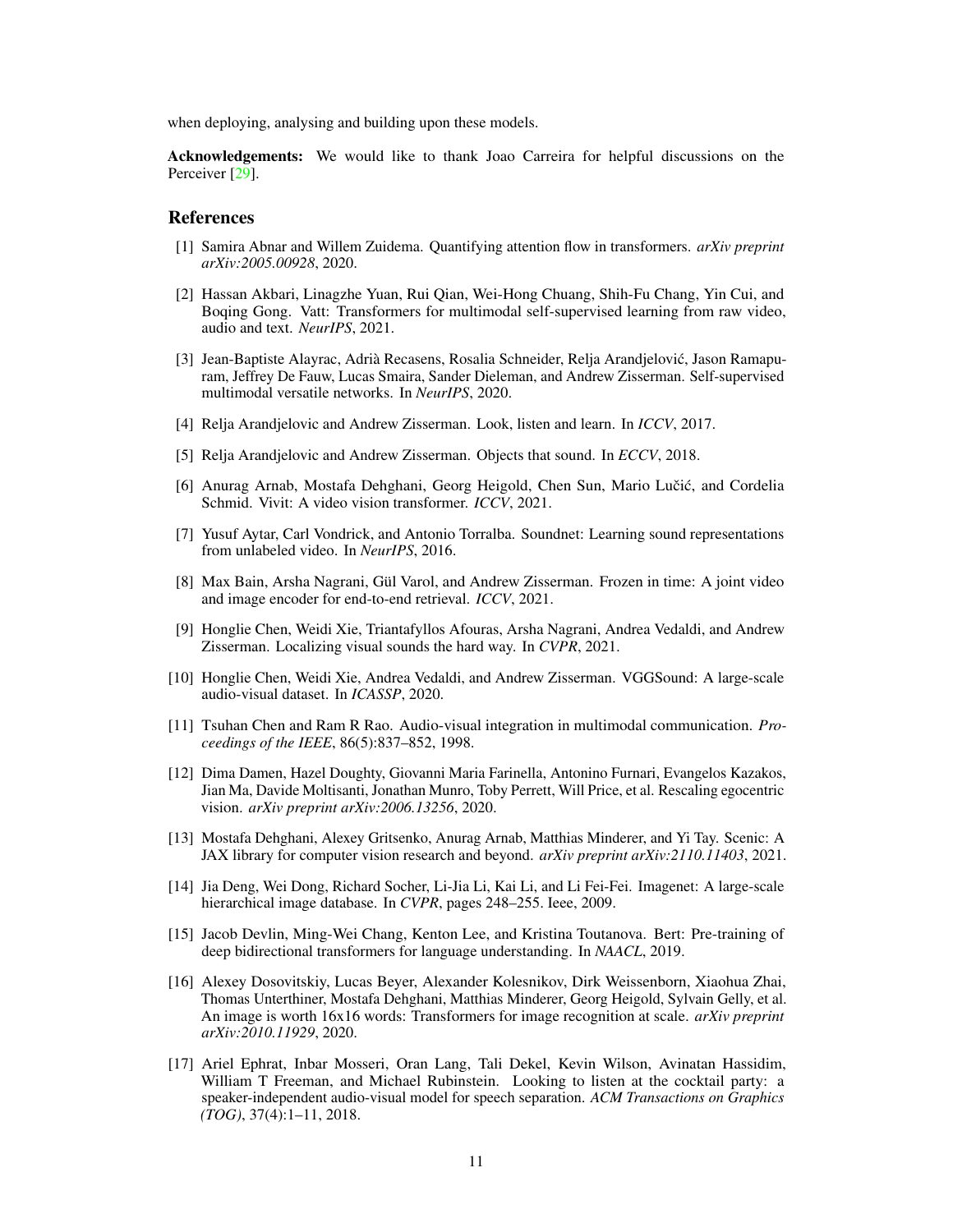- <span id="page-11-16"></span>[18] Haytham M Fayek and Anurag Kumar. Large scale audiovisual learning of sounds with weakly labeled data. *arXiv preprint arXiv:2006.01595*, 2020.
- <span id="page-11-18"></span>[19] Christoph Feichtenhofer, Haoqi Fan, Jitendra Malik, and Kaiming He. Slowfast networks for video recognition. In *ICCV*, pages 6202–6211, 2019.
- <span id="page-11-10"></span>[20] Valentin Gabeur, Chen Sun, Karteek Alahari, and Cordelia Schmid. Multi-modal transformer for video retrieval. In *ECCV*, volume 5. Springer, 2020.
- <span id="page-11-4"></span>[21] Jort F Gemmeke, Daniel PW Ellis, Dylan Freedman, Aren Jansen, Wade Lawrence, R Channing Moore, Manoj Plakal, and Marvin Ritter. Audio set: An ontology and human-labeled dataset for audio events. In *ICASSP*, pages 776–780. IEEE, 2017.
- <span id="page-11-1"></span>[22] Bernard Ghanem, Juan Carlos Niebles, Cees Snoek, Fabian Caba Heilbron, Humam Alwassel, Victor Escorcia, Ranjay Krishna, Shyamal Buch, and Cuong Duc Dao. The activitynet largescale activity recognition challenge 2018 summary. *arXiv preprint arXiv:1808.03766*, 2018.
- <span id="page-11-3"></span>[23] Yuan Gong, Yu-An Chung, and James Glass. AST: audio spectrogram transformer. *arXiv preprint arXiv:2104.01778*, 2021.
- <span id="page-11-8"></span>[24] David Harwath, Antonio Torralba, and James R Glass. Unsupervised learning of spoken language with visual context. *NeurIPS*, 2017.
- <span id="page-11-9"></span>[25] Lisa Anne Hendricks, John Mellor, Rosalia Schneider, Jean-Baptiste Alayrac, and Aida Nematzadeh. Decoupling the role of data, attention, and losses in multimodal transformers. *arXiv preprint arXiv:2102.00529*, 2021.
- <span id="page-11-0"></span>[26] Shawn Hershey, Sourish Chaudhuri, Daniel PW Ellis, Jort F Gemmeke, Aren Jansen, R Channing Moore, Manoj Plakal, Devin Platt, Rif A Saurous, Bryan Seybold, et al. CNN architectures for large-scale audio classification. In *ICASSP*, pages 131–135. IEEE, 2017.
- <span id="page-11-15"></span>[27] Gao Huang, Yu Sun, Zhuang Liu, Daniel Sedra, and Kilian Q Weinberger. Deep networks with stochastic depth. In *ECCV*, 2016.
- <span id="page-11-12"></span>[28] Vladimir Iashin and Esa Rahtu. Multi-modal dense video captioning. In *CVPR Workshops*, pages 958–959, 2020.
- <span id="page-11-2"></span>[29] Andrew Jaegle, Felix Gimeno, Andrew Brock, Andrew Zisserman, Oriol Vinyals, and Joao Carreira. Perceiver: General perception with iterative attention. *arXiv preprint arXiv:2103.03206*, 2021.
- <span id="page-11-7"></span>[30] Aren Jansen, Daniel PW Ellis, Shawn Hershey, R Channing Moore, Manoj Plakal, Ashok C Popat, and Rif A Saurous. Coincidence, categorization, and consolidation: Learning to recognize sounds with minimal supervision. In *ICASSP*, 2020.
- <span id="page-11-14"></span>[31] Will Kay, Joao Carreira, Karen Simonyan, Brian Zhang, Chloe Hillier, Sudheendra Vijayanarasimhan, Fabio Viola, Tim Green, Trevor Back, Paul Natsev, et al. The kinetics human action video dataset. *arXiv preprint arXiv:1705.06950*, 2017.
- <span id="page-11-6"></span>[32] Evangelos Kazakos, Arsha Nagrani, Andrew Zisserman, and Dima Damen. Epic-fusion: Audiovisual temporal binding for egocentric action recognition. In *Proceedings of the IEEE/CVF International Conference on Computer Vision*, pages 5492–5501, 2019.
- <span id="page-11-17"></span>[33] Evangelos Kazakos, Arsha Nagrani, Andrew Zisserman, and Dima Damen. Slow-fast auditory streams for audio recognition. In *ICASSP*, pages 855–859. IEEE, 2021.
- <span id="page-11-5"></span>[34] Yelin Kim, Honglak Lee, and Emily Mower Provost. Deep learning for robust feature generation in audiovisual emotion recognition. In *ICASSP*. IEEE, 2013.
- <span id="page-11-13"></span>[35] Sangho Lee, Youngjae Yu, Gunhee Kim, Thomas Breuel, Jan Kautz, and Yale Song. Parameter efficient multimodal transformers for video representation learning. *arXiv preprint arXiv:2012.04124*, 2020.
- <span id="page-11-11"></span>[36] Guang Li, Linchao Zhu, Ping Liu, and Yi Yang. Entangled transformer for image captioning. In *ICCV*, pages 8928–8937, 2019.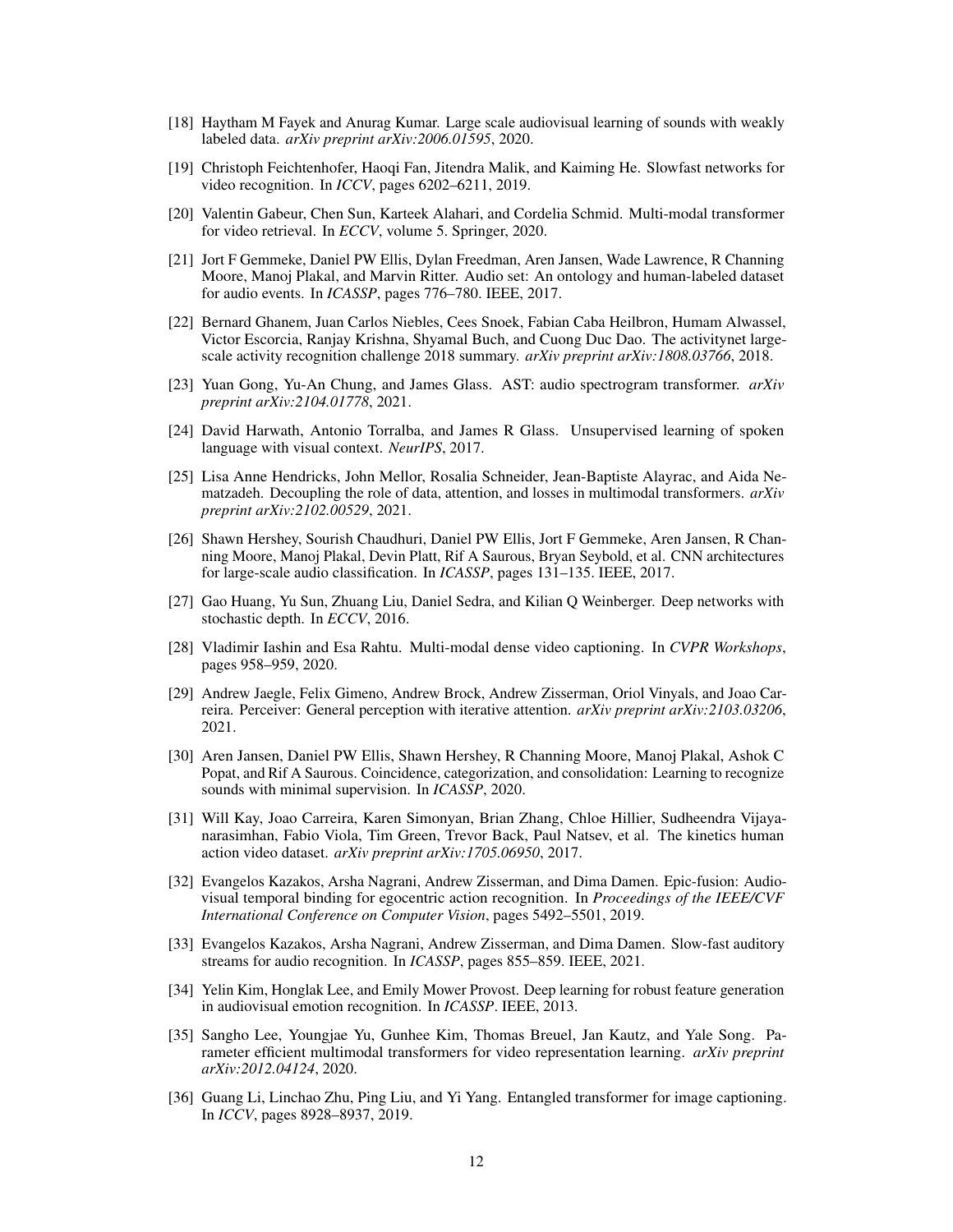- <span id="page-12-8"></span>[37] Jiaman Li, Yihang Yin, Hang Chu, Yi Zhou, Tingwu Wang, Sanja Fidler, and Hao Li. Learning to generate diverse dance motions with transformer. *arXiv preprint arXiv:2008.08171*, 2020.
- <span id="page-12-14"></span>[38] Liunian Harold Li, Mark Yatskar, Da Yin, Cho-Jui Hsieh, and Kai-Wei Chang. Visualbert: A simple and performant baseline for vision and language. *arXiv preprint arXiv:1908.03557*, 2019.
- <span id="page-12-7"></span>[39] Ruilong Li, Shan Yang, David A Ross, and Angjoo Kanazawa. Learn to dance with aist++: Music conditioned 3d dance generation. *arXiv preprint arXiv:2101.08779*, 2021.
- <span id="page-12-18"></span>[40] Ji Lin, Chuang Gan, and Song Han. Temporal shift module for efficient video understanding. 2019 ieee. In *ICCV*, pages 7082–7092, 2019.
- <span id="page-12-11"></span>[41] Jiasen Lu, Dhruv Batra, Devi Parikh, and Stefan Lee. Vilbert: Pretraining task-agnostic visiolinguistic representations for vision-and-language tasks. In *NeurIPS*, 2019.
- <span id="page-12-15"></span>[42] Mathew Monfort, Alex Andonian, Bolei Zhou, Kandan Ramakrishnan, Sarah Adel Bargal, Tom Yan, Lisa Brown, Quanfu Fan, Dan Gutfreund, Carl Vondrick, et al. Moments in time dataset: one million videos for event understanding. *IEEE transactions on pattern analysis and machine intelligence*, 42(2):502–508, 2019.
- <span id="page-12-5"></span>[43] Jiquan Ngiam, Aditya Khosla, Mingyu Kim, Juhan Nam, Honglak Lee, and Andrew Y Ng. Multimodal deep learning. In *ICML*, 2011.
- <span id="page-12-2"></span>[44] Andrew Owens and Alexei A Efros. Audio-visual scene analysis with self-supervised multisensory features. In *ECCV*, 2018.
- <span id="page-12-16"></span>[45] Daniel S Park, William Chan, Yu Zhang, Chung-Cheng Chiu, Barret Zoph, Ekin D Cubuk, and Quoc V Le. Specaugment: A simple data augmentation method for automatic speech recognition. *arXiv preprint arXiv:1904.08779*, 2019.
- <span id="page-12-10"></span>[46] Alexander Pashevich, Cordelia Schmid, and Chen Sun. Episodic transformer for vision-andlanguage navigation. In *ICCV*, 2021.
- <span id="page-12-4"></span>[47] Dhanesh Ramachandram and Graham W Taylor. Deep multimodal learning: A survey on recent advances and trends. *IEEE Signal Processing Magazine*, 34(6):96–108, 2017.
- <span id="page-12-1"></span>[48] Justin Salamon and Juan Pablo Bello. Deep convolutional neural networks and data augmentation for environmental sound classification. *IEEE Signal Processing Letters*, 24(3):279–283, 2017.
- <span id="page-12-9"></span>[49] Paul Hongsuck Seo, Arsha Nagrani, and Cordelia Schmid. Look before you speak: Visually contextualized utterances. In *CVPR*, 2021.
- <span id="page-12-0"></span>[50] Linda Smith and Michael Gasser. The development of embodied cognition: Six lessons from babies. *Artificial life*, 11(1-2):13–29, 2005.
- <span id="page-12-13"></span>[51] Chen Sun, Fabien Baradel, Kevin Murphy, and Cordelia Schmid. Learning video representations using contrastive bidirectional transformer. *arXiv preprint arXiv:1906.05743*, 2019.
- <span id="page-12-12"></span>[52] Chen Sun, Austin Myers, Carl Vondrick, Kevin Murphy, and Cordelia Schmid. Videobert: A joint model for video and language representation learning. In *ICCV*, 2019.
- <span id="page-12-6"></span>[53] Efthymios Tzinis, Scott Wisdom, Aren Jansen, Shawn Hershey, Tal Remez, Daniel PW Ellis, and John R Hershey. Into the wild with audioscope: Unsupervised audio-visual separation of on-screen sounds. *arXiv preprint arXiv:2011.01143*, 2020.
- <span id="page-12-3"></span>[54] Ashish Vaswani, Noam Shazeer, Niki Parmar, Jakob Uszkoreit, Llion Jones, Aidan N Gomez, Lukasz Kaiser, and Illia Polosukhin. Attention is all you need. *arXiv preprint arXiv:1706.03762*, 2017.
- <span id="page-12-17"></span>[55] Limin Wang, Yuanjun Xiong, Zhe Wang, Yu Qiao, Dahua Lin, Xiaoou Tang, and Luc Van Gool. Temporal segment networks: Towards good practices for deep action recognition. In *ECCV*. Springer, 2016.